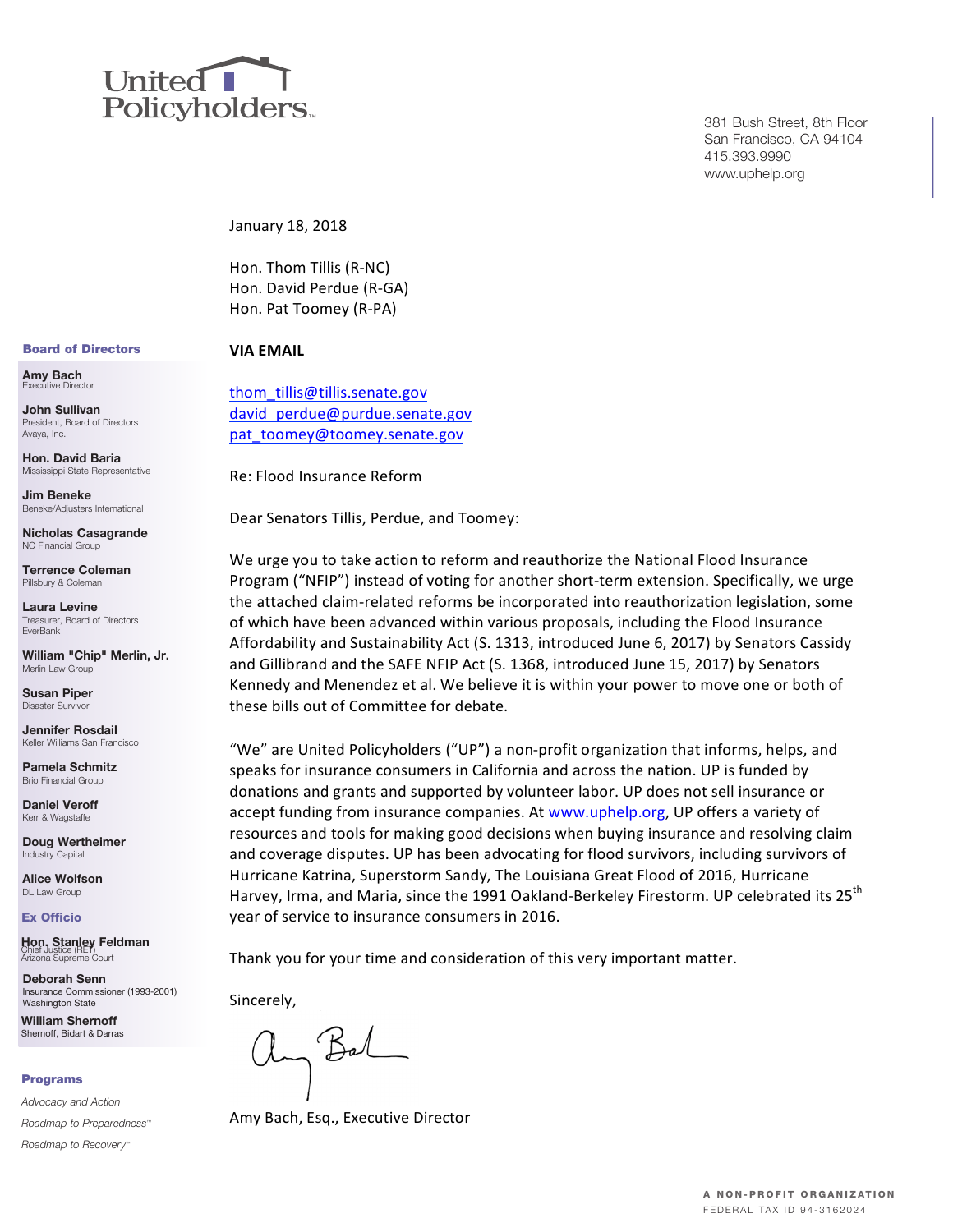

# Claim-related reforms to the National Flood Insurance Program

## **1.** Relax the proof of loss requirement so that it can more easily be amended;

## Proposed amendment to the SFIP:

As soon as practicable, an insured must provide notice of loss or damage to the insurer [NFIP]. *Within* 60 days of the loss, the insured must submit a proof of loss. The proof of loss may be *submitted as "undetermined" and amended without limitation until 180 days has elapsed from* date of the the notice of loss.

## **2.** Give policyholders the right to see the claim file when they request it (Cal. Ins. Code 2071);

## Proposed amendment to NFIA/42 U.S.C. § 4019:

Upon written request, an insurer is entitled to produce [all documents that relate to the evaluation of damages, including, but not limited to, repair and replacement estimates and bids, *appraisals, scopes of loss, drawings, plans, reports, third-party findings on the amount of loss, covered damages, and cost of repairs, and all other valuation, measurement, and loss adjustment calculations of the amount of loss, covered damage, and cost of repairs].* 

#### **3.** Double ICC coverage to \$60,000 and remove the substantial damage requirement;

Proposed amendment to the SFIP/language from a homeowner's policy: *Ordinance or Law*

a. You may use up to \$60,000 of the limit of liability [\$250,000] that applies to Coverage A for the increased costs you incur due to the enforcement of any ordinance or law which requires or *regulates:*

*1)* The construction, demolition, re-modeling, renovation or repair of that part of a *covered building or other structure damaged by a Peril Insured Against;* 

2) The demolition and reconstruction of the undamaged part of a covered building or other structure, when that building or other structure must be totally demolished because of damage by a Peril Insured Against to another part of that covered building or *other structure; or*

b. You may use all or part of this ordinance or law coverage to pay for the Increased costs you *incur* to remove debris resulting from the construction, demolition, remodeling, renovation, repair or replacement of property as stated in a. above.